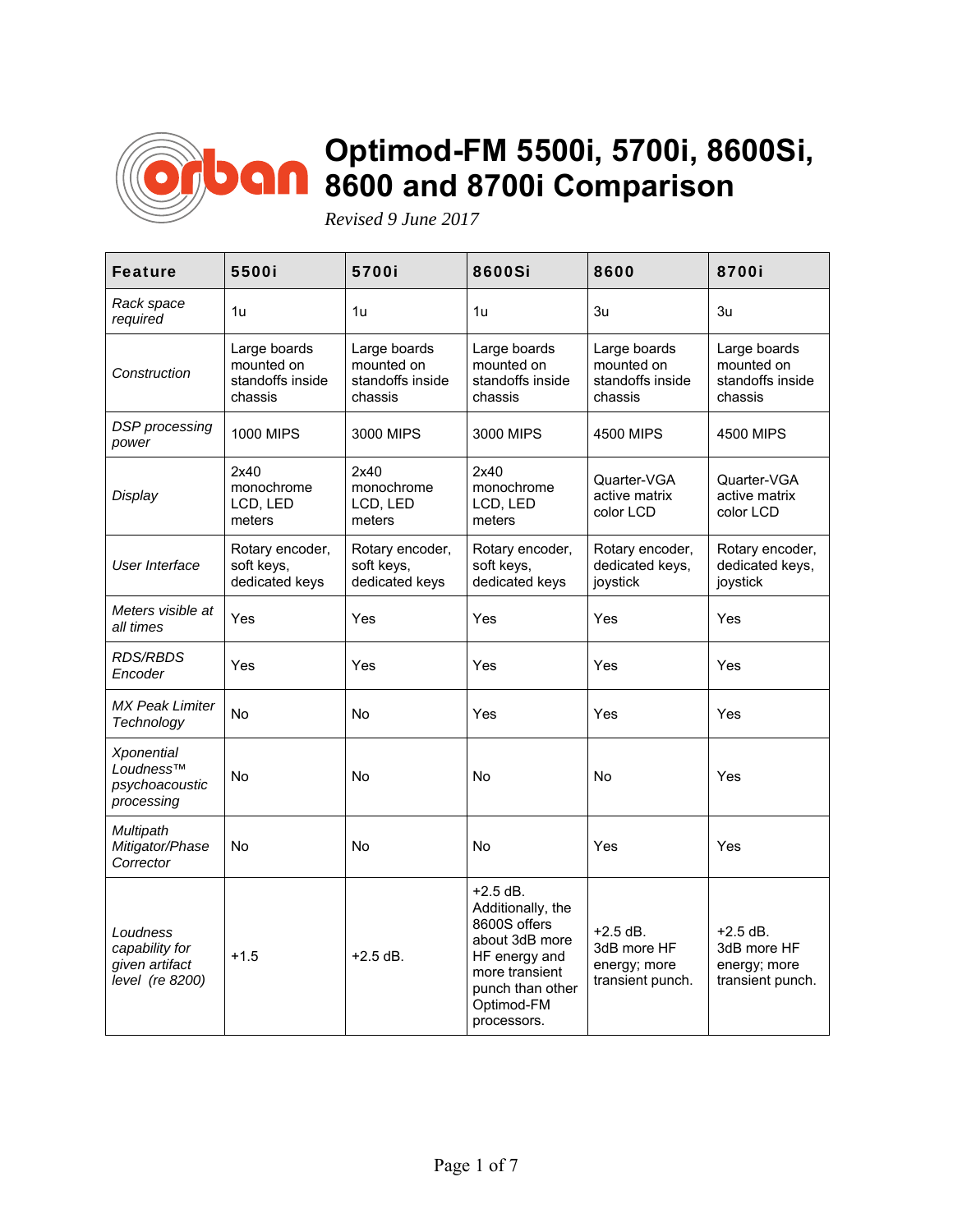| <b>Feature</b>                                                                             | 5500i                                                                                                         | 5700i                                                                                  | 8600Si                                                                                 | 8600                                                                       | 8700i                                                                      |
|--------------------------------------------------------------------------------------------|---------------------------------------------------------------------------------------------------------------|----------------------------------------------------------------------------------------|----------------------------------------------------------------------------------------|----------------------------------------------------------------------------|----------------------------------------------------------------------------|
| Levels of preset<br>customization                                                          | Basic and<br>intermediate<br>from front panel;<br>advanced<br>available only<br>from PC Remote<br>application | Basic from front<br>panel, advanced<br>available only<br>from PC Remote<br>application | Basic from front<br>panel, advanced<br>available only<br>from PC Remote<br>application | Basic,<br>intermediate,<br>advanced, all<br>accessible from<br>front panel | Basic,<br>intermediate,<br>advanced, all<br>accessible from<br>front panel |
| Number of user<br>presets                                                                  | Essentially<br>unlimited                                                                                      | Essentially<br>unlimited                                                               | Essentially<br>unlimited                                                               | Essentially<br>unlimited                                                   | Essentially<br>unlimited                                                   |
| <b>User presets</b><br>backed up in<br>non-volatile<br>storage                             | Yes                                                                                                           | Yes                                                                                    | Yes                                                                                    | Yes                                                                        | Yes                                                                        |
| 2-band AGC                                                                                 | Yes                                                                                                           | Yes                                                                                    | Yes                                                                                    | Yes                                                                        | Yes                                                                        |
| Window gating<br>in AGC                                                                    | Yes                                                                                                           | Yes                                                                                    | Yes                                                                                    | Yes                                                                        | Yes                                                                        |
| Dual-Mono AGC                                                                              | Yes                                                                                                           | Yes                                                                                    | Yes                                                                                    | Yes                                                                        | Yes                                                                        |
| Sum-and-<br>difference<br>processing<br>available on<br>AGC                                | Yes                                                                                                           | Yes                                                                                    | Yes                                                                                    | Yes                                                                        | Yes                                                                        |
| Stereo Enhancer                                                                            | Orban 222-style<br>only                                                                                       | Orban 222 and<br>"Delay" style                                                         | Orban 222 and<br>"Delay" style                                                         | Orban 222 and<br>"Delay" style                                             | Orban 222 and<br>"Delay" style                                             |
| <b>Bass Shelving</b><br>EQ                                                                 | 6, 12, 18<br>dB/octave                                                                                        | 6, 12, 18<br>dB/octave                                                                 | 6, 12, 18<br>dB/octave                                                                 | 6, 12, 18<br>dB/octave                                                     | 6, 12, 18<br>dB/octave                                                     |
| Parametric EQ                                                                              | 3-band                                                                                                        | 3-band                                                                                 | 3-band                                                                                 | 3-band                                                                     | 3-band                                                                     |
| DJ Bass Boost                                                                              | Yes                                                                                                           | Yes                                                                                    | Yes                                                                                    | Yes                                                                        | Yes                                                                        |
| <b>Brilliance Control</b>                                                                  | Yes                                                                                                           | Yes                                                                                    | Yes                                                                                    | Yes                                                                        | Yes                                                                        |
| Program-<br>adaptive HF<br>Enhancer                                                        | Yes                                                                                                           | Yes                                                                                    | Yes                                                                                    | Yes                                                                        | Yes                                                                        |
| Speech/music<br>detector<br>automatically<br>optimizes<br>processing for<br>input material | Yes                                                                                                           | Yes, advanced                                                                          | Yes, advanced                                                                          | Yes, advanced                                                              | Yes, advanced                                                              |
| Downward<br>Expander,<br>single-ended<br>noise reduction<br>system                         | Yes                                                                                                           | Yes                                                                                    | Yes                                                                                    | Yes                                                                        | Yes                                                                        |
| Dual Mono<br>Multiband<br>Compressor                                                       | No                                                                                                            | Yes                                                                                    | Yes                                                                                    | Yes                                                                        | Yes                                                                        |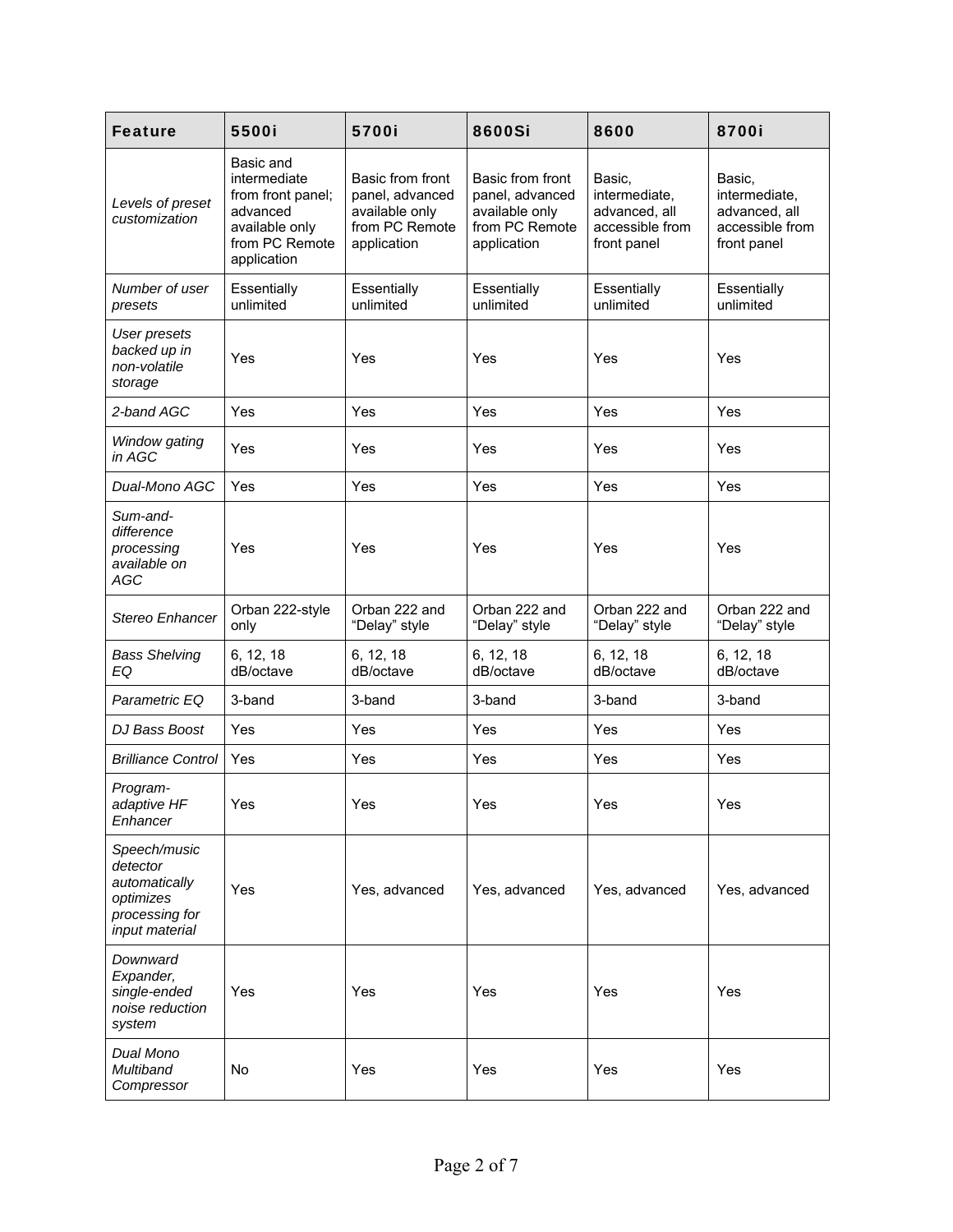| <b>Feature</b>                                                       | 5500i                                                 | 5700i                                        | 8600Si                                                                          | 8600                                                                 | 8700i                                                                                              |
|----------------------------------------------------------------------|-------------------------------------------------------|----------------------------------------------|---------------------------------------------------------------------------------|----------------------------------------------------------------------|----------------------------------------------------------------------------------------------------|
| Number of<br>bands in<br>multiband<br>compressor                     | 2, 5                                                  | 2, 5                                         | 2, 5                                                                            | 2, 5                                                                 | 2, 5                                                                                               |
| Compressor<br>Look-ahead<br>processing                               | <b>No</b>                                             | Yes                                          | Yes                                                                             | Yes                                                                  | Yes                                                                                                |
| Program-<br>adaptive<br>clipping<br>distortion<br>controller         | Yes                                                   | Yes                                          | Yes; MX<br>technology<br>significantly more<br>advanced than<br>5700            | Yes; MX<br>technology<br>significantly more<br>advanced than<br>5700 | Yes; MX<br>technology<br>significantly<br>more advanced<br>than 5700                               |
| <b>Bass clipper</b><br>modes                                         | Hard                                                  | Soft, medium,<br>hard                        | Soft, medium,<br>hard                                                           | Soft, medium,<br>hard                                                | Soft, medium,<br>hard                                                                              |
| MX Bass pre-<br>limiting modes                                       | No                                                    | No                                           | Soft, medium,<br>hard                                                           | Soft, medium,<br>hard                                                | Soft, medium,<br>hard                                                                              |
| <b>Bass clipper</b><br>shape control<br>(Hard mode)                  | Yes                                                   | Yes                                          | Yes                                                                             | Yes                                                                  | Yes                                                                                                |
| Patented anti-<br>aliased clippers<br>and overshoot<br>compensator   | Yes                                                   | Yes                                          | Yes                                                                             | Yes                                                                  | Yes                                                                                                |
| Subharmonic<br>Synthesizer                                           | <b>No</b>                                             | No                                           | <b>No</b>                                                                       | No                                                                   | Yes                                                                                                |
| Exclusive<br>"Multipath<br>Mitigator" Phase<br>Corrector             | No                                                    | No                                           | No                                                                              | Yes                                                                  | Yes                                                                                                |
| Latency                                                              | 5.15 ms<br>depending on<br>preset                     | 3.7, 12, 17, 22<br>ms depending on<br>preset | 3.7, 12, 17, 22,<br>265, 270 ms<br>depending on<br>preset                       | 3.7, 12, 17, 22,<br>265, 270 ms<br>depending on<br>preset            | 3.7, 12, 17, 22,<br>265, 270 ms<br>depending on<br>preset                                          |
| <b>Activating Ultra-</b><br>Low Latency<br>Structure (5 ms<br>delay) | DSP code reload<br>with $\sim$ 1-second<br>audio mute | No code reload;<br>mute-free                 | Code reload<br>required when<br>switching<br>between MX and<br>other structures | No code reload;<br>mute-free                                         | No code reload;<br>mute-free                                                                       |
| Low-Latency<br><b>Monitor Output</b>                                 | Yes; 4 ms                                             | Yes; 4 ms                                    | Yes; 4 ms                                                                       | Yes; 4 ms                                                            | Yes; 4 ms;<br>includes<br>complete FM<br>processing<br>chain for better<br>air-sound<br>simulation |
| DAB+ / HD radio<br>/Netcast support                                  | No (except for<br>built-in diversity<br>delay)        | Two independent<br>digital outputs           | Two independent<br>digital outputs                                              | Two independent<br>digital outputs                                   | Two<br>independent<br>digital outputs                                                              |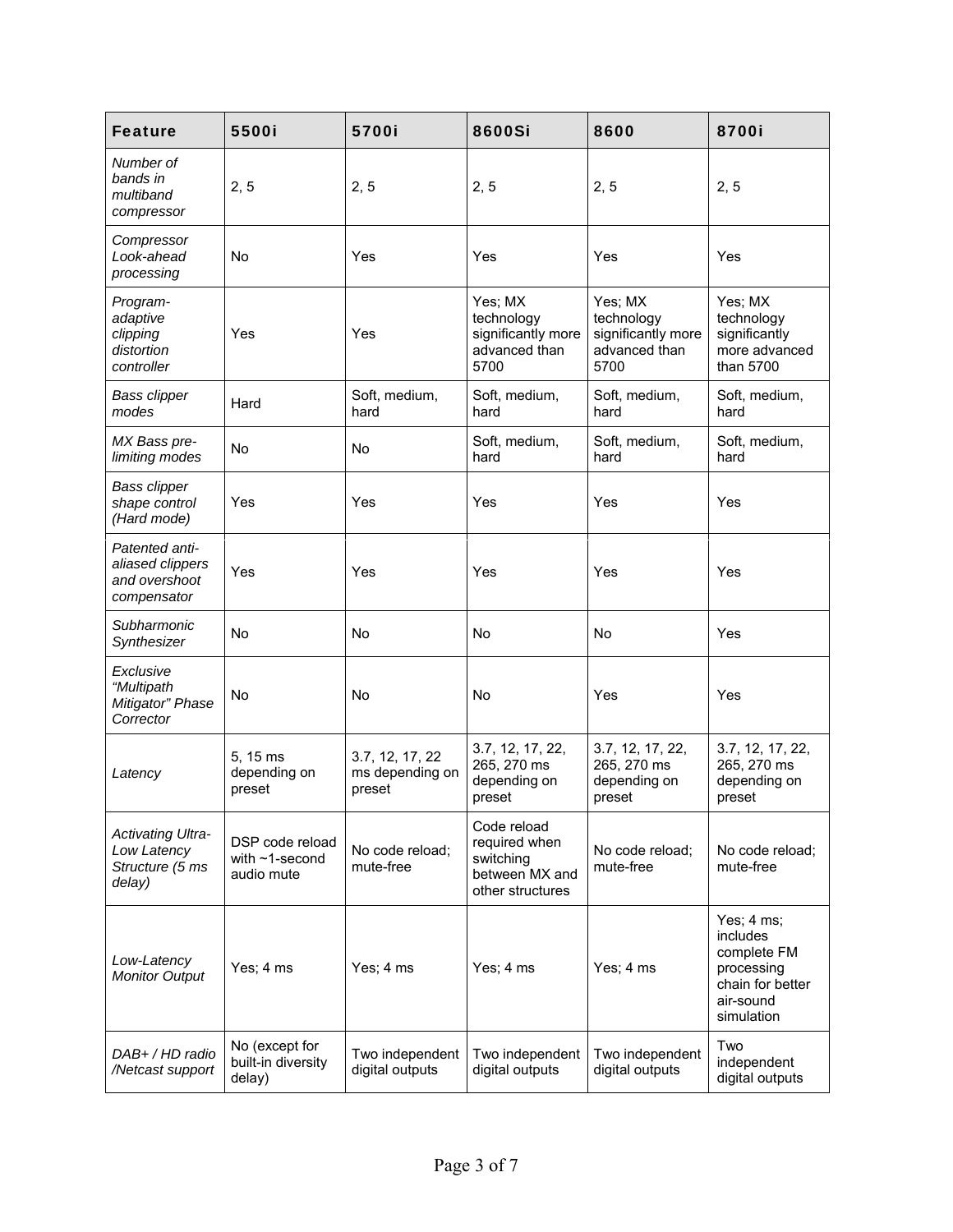| <b>Feature</b>                                                                                  | 5500i                                                              | 5700i                                                                | 8600Si                                                                     | 8600                                                                       | 8700i                                                                      |
|-------------------------------------------------------------------------------------------------|--------------------------------------------------------------------|----------------------------------------------------------------------|----------------------------------------------------------------------------|----------------------------------------------------------------------------|----------------------------------------------------------------------------|
| HD/streaming<br>Processing<br>Chain<br>architecture                                             | <b>NA</b>                                                          | HD & FM<br>processing<br>chains are<br>independent<br>except for AGC | HD & FM<br>processing<br>chains are<br>independent<br>except for AGC       | HD & FM<br>processing<br>chains are<br>independent<br>except for AGC       | HD & FM<br>processing<br>chains are<br>independent<br>except for AGC       |
| HD Look-ahead<br>Limiter<br>implements "true<br>peak" Control                                   | <b>NA</b>                                                          | Yes                                                                  | Yes                                                                        | Yes                                                                        | Yes                                                                        |
| <b>Built-in HD</b><br><b>Radio Diversity</b><br>Delay                                           | Up to 16<br>seconds                                                | Up to 16<br>seconds                                                  | Up to 16<br>seconds                                                        | Up to 16<br>seconds                                                        | Up to 16<br>seconds                                                        |
| <b>ITU-R BS, 412-9</b><br>controller                                                            | Yes                                                                | Yes                                                                  | Yes                                                                        | Yes                                                                        | Yes                                                                        |
| ITU-R BS. 412-9<br>measurement<br>tools                                                         | Yes                                                                | Yes                                                                  | Yes                                                                        | Yes                                                                        | Yes                                                                        |
| ITU-R BS.1770/<br>R-128 Short-<br>Term and<br>Integrated<br>Loudness<br><b>Meters</b>           | <b>NA</b>                                                          | Digital radio<br>processing chain<br>only                            | Separate meters<br>for digital and<br>analog radio<br>processing<br>chains | Separate meters<br>for digital and<br>analog radio<br>processing<br>chains | Separate meters<br>for digital and<br>analog radio<br>processing<br>chains |
| ITU-R BS.1770/<br>$R-128$<br>configurable<br>HD/streaming<br>Loudness<br>Control                | <b>No</b>                                                          | Yes; user<br>adjustable<br>$-31$ to $-11$<br><b>LKFS/LUFS</b>        | Yes; user<br>adjustable<br>$-31$ to $-11$<br><b>LKFS/LUFS</b>              | Yes; user<br>adjustable<br>$-31$ to $-11$<br>LKFS/LUFS                     | Yes; user<br>adjustable<br>$-31$ to $-11$<br><b>LKFS/LUFS</b>              |
| ITU-R BS.1770/<br>$R-128$<br>configurable FM<br>Loudness<br>Control                             | No                                                                 | No                                                                   | Yes; user<br>adjustable<br>$-31$ to $-11$<br><b>LKFS/LUFS</b>              | Yes; user<br>adjustable<br>$-31$ to $-11$<br><b>LKFS/LUFS</b>              | Yes; user<br>adjustable<br>$-31$ to $-11$<br><b>LKFS/LUFS</b>              |
| Combined or<br>separate control<br>of ITU-R<br>BS.1770 / R-128<br>and ITU-R BS.<br>412-9 for FM | No                                                                 | No                                                                   | Yes                                                                        | Yes                                                                        | Yes                                                                        |
| Stereo coder                                                                                    | <b>DSP</b>                                                         | <b>DSP</b>                                                           | <b>DSP</b>                                                                 | <b>DSP</b>                                                                 | <b>DSP</b>                                                                 |
| Patented non-<br>clipping<br>composite limiter                                                  | Yes; (dual-mode<br>only in stand-<br>alone stereo<br>encoder mode) | Yes; dual-mode                                                       | Yes; dual-mode                                                             | Yes; dual-mode                                                             | Yes; dual-mode                                                             |
| Stand-alone<br>stereo encoder<br>mode available                                                 | Yes                                                                | No                                                                   | No                                                                         | No                                                                         | No                                                                         |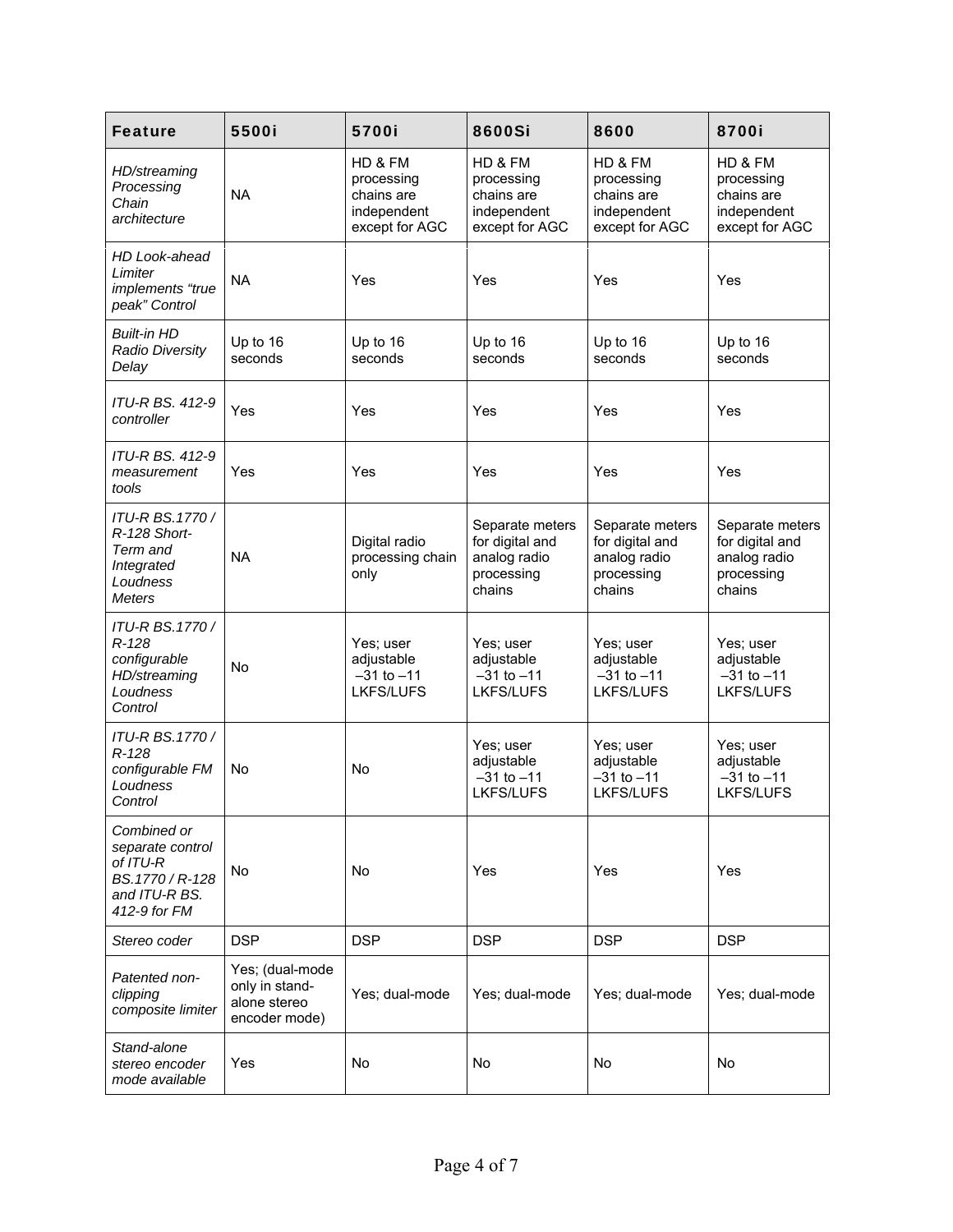| <b>Feature</b>                                                               | 5500i                                                                              | 5700i                                                                                     | 8600Si                                                                                    | 8600                                                                                                                           | 8700i                                                                                                             |
|------------------------------------------------------------------------------|------------------------------------------------------------------------------------|-------------------------------------------------------------------------------------------|-------------------------------------------------------------------------------------------|--------------------------------------------------------------------------------------------------------------------------------|-------------------------------------------------------------------------------------------------------------------|
| SSB (compatible<br>single side-<br>band/vestigial<br>sideband<br>modulation) | Yes                                                                                | <b>Yes</b>                                                                                | Yes                                                                                       | Yes                                                                                                                            | Yes                                                                                                               |
| 19 kHz Pilot<br>frequency sync                                               | AES11id,<br>1xWordclock,<br>10 MHz on BNC.                                         | AES11id, 1 x<br>Wordclock,<br>10 MHz on BNC.                                              | AES11id, 1 x<br>Wordclock,<br>10 MHz on BNC.                                              | 1 x Wordclock,<br>10 MHz on BNC                                                                                                | 1 x Wordclock,<br>10 MHz on BNC                                                                                   |
| 19 kHz Pilot<br>reference output                                             | Yes; SCA2 can<br>be jumpered as<br>19 kHz pilot ref.<br>out or second<br>SCA input | Yes; SCA2 can<br>be jumpered as<br>19 kHz pilot ref.<br>out or second<br><b>SCA input</b> | Yes; SCA2 can<br>be jumpered as<br>19 kHz pilot ref.<br>out or second<br><b>SCA input</b> | Yes; analog<br>SCA2 can be<br>jumpered as 19<br>kHz pilot ref. out<br>or second SCA<br>input                                   | Yes; analog<br>SCA2 can be<br>jumpered as 19<br>kHz pilot ref. out<br>or second SCA<br>input                      |
| Audio Input                                                                  | Analog, AES3                                                                       | Analog, AES3                                                                              | Analog, AES3                                                                              | Analog, AES3                                                                                                                   | Analog, AES3                                                                                                      |
| <b>Audio Output</b>                                                          | Analog, AES3                                                                       | Analog,<br>2x AES3                                                                        | Analog,<br>2x AES3                                                                        | Analog,<br>2x AES3                                                                                                             | Analog,<br>2x AES3                                                                                                |
| Audio-Over-IP                                                                | No                                                                                 | No                                                                                        | No                                                                                        | No                                                                                                                             | Dante (AES67<br>compatible)                                                                                       |
| IP streaming for<br>monitoring and<br>remote<br>processor<br>adjustment      | No                                                                                 | No                                                                                        | No                                                                                        | <b>No</b>                                                                                                                      | Built-in<br>streaming<br>encoder;<br>includes OPUS<br>and MP3<br>codecs                                           |
| Sync Input                                                                   | AES11id,<br>1xWordclock,<br>10 MHz on BNC.                                         | AES11id,<br>1xWordclock,<br>10 MHz on BNC.                                                | AES11id,<br>1xWordclock,<br>10 MHz on BNC.                                                | AES11 on XLR                                                                                                                   | AES11 on XLR                                                                                                      |
| Advanced<br>Programmable<br>Silence Sense<br>Detector with<br>silence alarm  | Yes,<br>programmable to<br>switch to analog<br>fallback or digital<br>fallback     | Yes,<br>programmable to<br>switch to analog<br>fallback or digital<br>fallback            | Yes,<br>programmable to<br>switch to analog<br>fallback or digital<br>fallback            | Yes,<br>programmable to<br>switch to analog<br>fallback or digital<br>fallback                                                 | Yes,<br>programmable<br>to switch to<br>analog fallback<br>or digital<br>fallback                                 |
| Composite &<br><b>SCA</b>                                                    | 2 comp. out<br>2 SCA inputs                                                        | 2 comp. out<br>2 SCA inputs                                                               | 2 comp. out<br>2 SCA inputs                                                               | 2 x analog<br>comp. out<br>1 x 192kHz AES<br>digital comp. out<br>2 x SCA inputs;<br>(optionally 2 x<br>digital SCA<br>inputs) | 2 x analog<br>comp. out<br>1 x 192kHz AES<br>digital comp. out<br>4 x SCA inputs<br>(2 x and log,<br>2 x digital) |
| AES3<br>Composite MPX                                                        | No                                                                                 | No                                                                                        | No                                                                                        | Optional                                                                                                                       | Yes,<br>384/192 kHz<br>compatibility                                                                              |
| Ratings Encoder<br>Loopthrough<br>between<br>processing and<br>stereo coder  | No                                                                                 | Yes                                                                                       | <b>Yes</b>                                                                                | Yes                                                                                                                            | Yes                                                                                                               |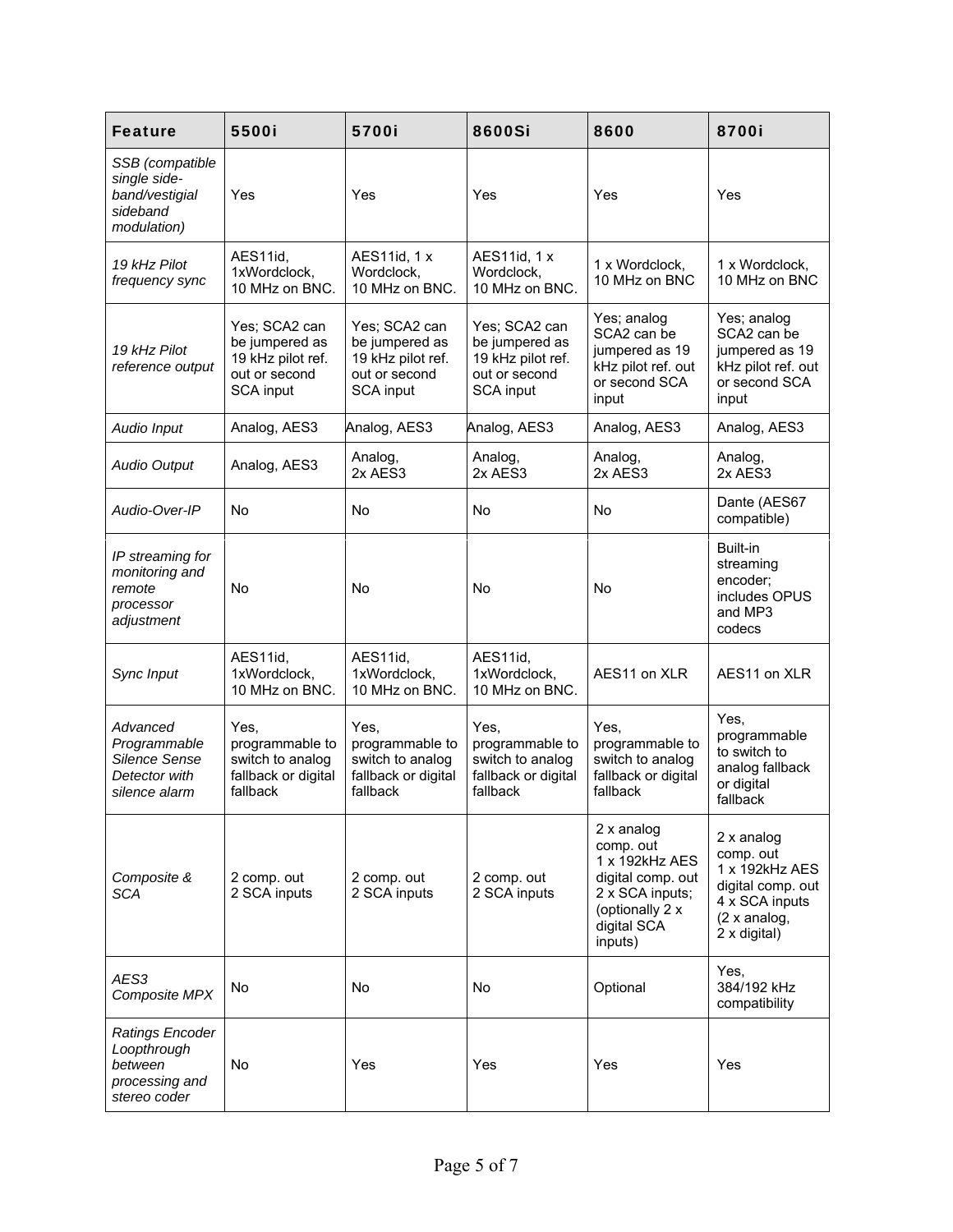| <b>Feature</b>                                                                                                               | 5500i                    | 5700i                    | 8600Si                   | 8600                     | 8700i                    |
|------------------------------------------------------------------------------------------------------------------------------|--------------------------|--------------------------|--------------------------|--------------------------|--------------------------|
| Ratings Encoder<br>Loopthrough<br>between AGC<br>and Dual-band /<br>Multi-band<br>processing                                 | No                       | Yes                      | Yes                      | Yes                      | Yes                      |
| Low-Delay<br><b>Monitor Output</b>                                                                                           | Yes                      | Yes                      | Yes                      | Yes                      | Yes                      |
| Front panel<br>security lockout                                                                                              | Yes                      | Yes                      | Yes                      | Yes                      | Yes                      |
| Remote control                                                                                                               | GPI, serial,<br>Ethernet | GPI, serial,<br>Ethernet | GPI, serial,<br>Ethernet | GPI, serial,<br>Ethernet | GPI, serial,<br>Ethernet |
| PC Remote<br>software                                                                                                        | Yes                      | Yes                      | Yes                      | Yes                      | Yes                      |
| Remote protocol                                                                                                              | TCP/IP                   | ASCII, TCP/IP            | ASCII, TCP/IP            | ASCII, TCP/IP            | ASCII, TCP/IP            |
| Active RS232<br>serial ports                                                                                                 | 1                        | $\mathbf{1}$             | 1                        | $\overline{c}$           | $\overline{c}$           |
| Interface to<br>automation<br>systems via<br>ASCII or<br>scriptable<br>Telnet/SSH API<br>through serial or<br>Ethernet ports | Yes                      | Yes                      | Yes                      | Yes                      | Yes                      |
| <b>SNMP</b> (Simple<br><b>Network</b><br>Management<br>Protocol)                                                             | Yes                      | Yes                      | Yes                      | Yes                      | Yes                      |
| Silence Alarm<br>and Digital Audio<br>Fault via SMNP                                                                         | Yes                      | Yes                      | Yes                      | Yes                      | Yes                      |
| Programmable<br>Silence Alarm<br>and Digital Audio<br><b>Fault Tally</b><br>Outputs                                          | Yes                      | Yes                      | Yes                      | Yes                      | Yes                      |
| Software<br>upgrade                                                                                                          | Internet<br>download     | Internet<br>download     | Internet<br>download     | Internet<br>download     | Internet<br>download     |
| Backup and<br>Restore<br>Management                                                                                          | Yes                      | Yes                      | Yes                      | Yes                      | Yes                      |
| Automation by<br>time of day                                                                                                 | Yes                      | Yes                      | Yes                      | Yes                      | Yes                      |
| Synchronize<br>Clock to a<br>Network Time<br>Server                                                                          | Yes                      | Yes                      | Yes                      | Yes                      | Yes                      |